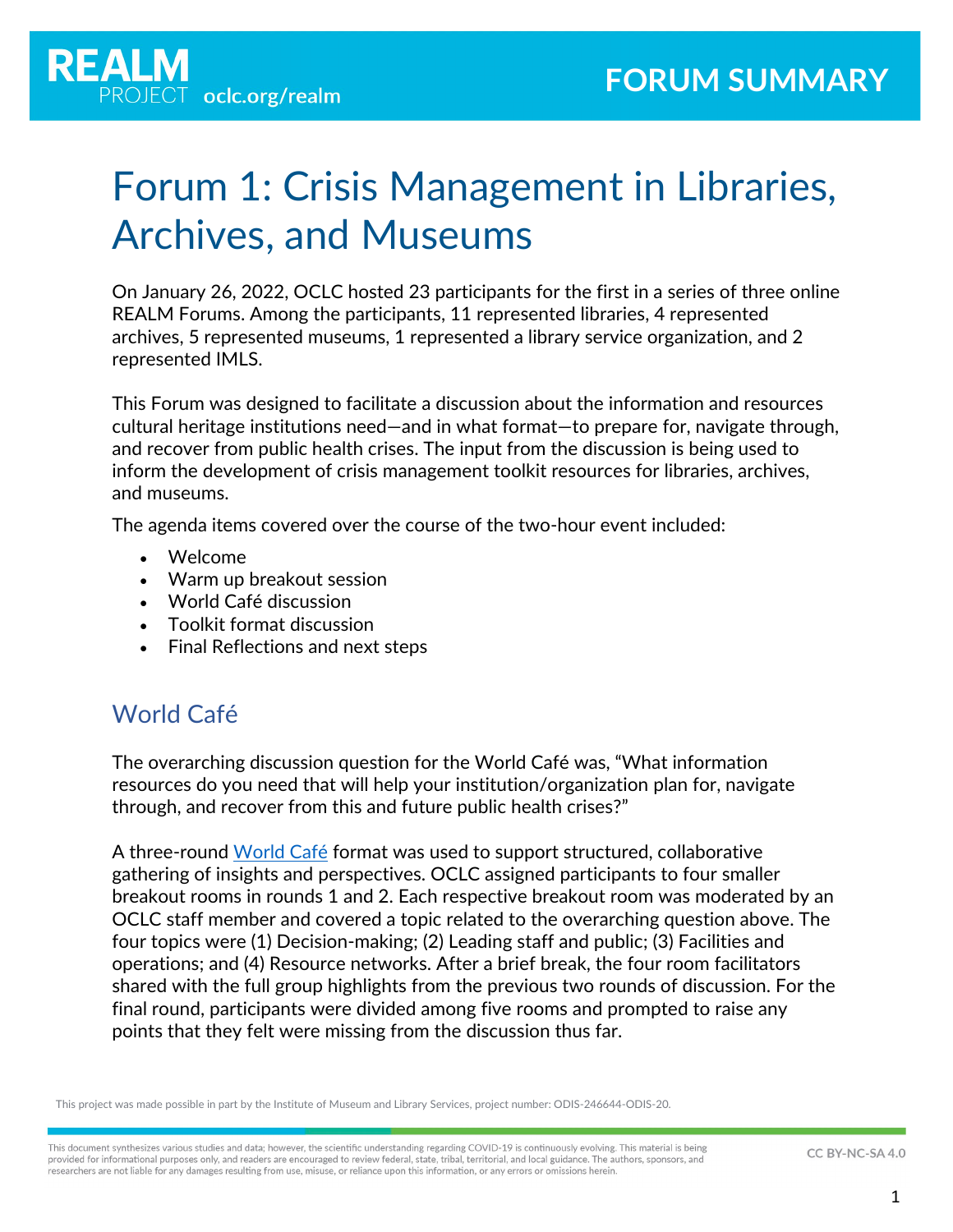

### Summary of World Café Discussion

The following summary synthesizes notes from each breakout room over the course of all three rounds of the World Café. While there was not one response or experience that was common to all participants, the collective discussion outlined some emerging practices and recommendations for crisis management in LAMs.

#### What has been useful

- Having networks and partnerships already in place *before* a crisis hits.
	- $\circ$  Being part of local, state, and national networks, through which to receive and share information, especially when information is scarce or unevenly distributed.
	- $\circ$  Having access to trusted advisors and subject matter experts who can provide guidance and resources to inform decision-making. Drawing upon established relationships with public health departments made it possible to access the needed information more quickly.
	- $\circ$  Having a network of peers with whom to share and discuss experiences; such meetings with peers functioned like "group therapy" sessions, helping one to feel connected, heard, and supported. Having a "crisis buddy" that one can reach out to at any time.
	- o Being part of a professional network, such as with others who work in cultural heritage institutions, to share and learn about emerging best practices.
	- o Having connections to other local institutions with which to coordinate a unified message to city management and with which to work to localize information coming from state or federal government.
- County and/or city public health departments that supported their institution by
	- o Being a go-to resource for local data, guidance, communication resources, expertise, or
	- Helping to prepare their institution to serve as testing and/or vaccine site.
- Listening to staff and community members to inform decision-making. Keeping close to the "front lines" to understand what staff and community members were experiencing and how that changed over time; avoiding making assumptions or decisions without fully understanding these contexts.
- Having a clear decision-making hierarchy and communication structure in place. Because decisions needed to be made and communicated quickly, all stakeholders needed to understand who was responsible for doing so and which information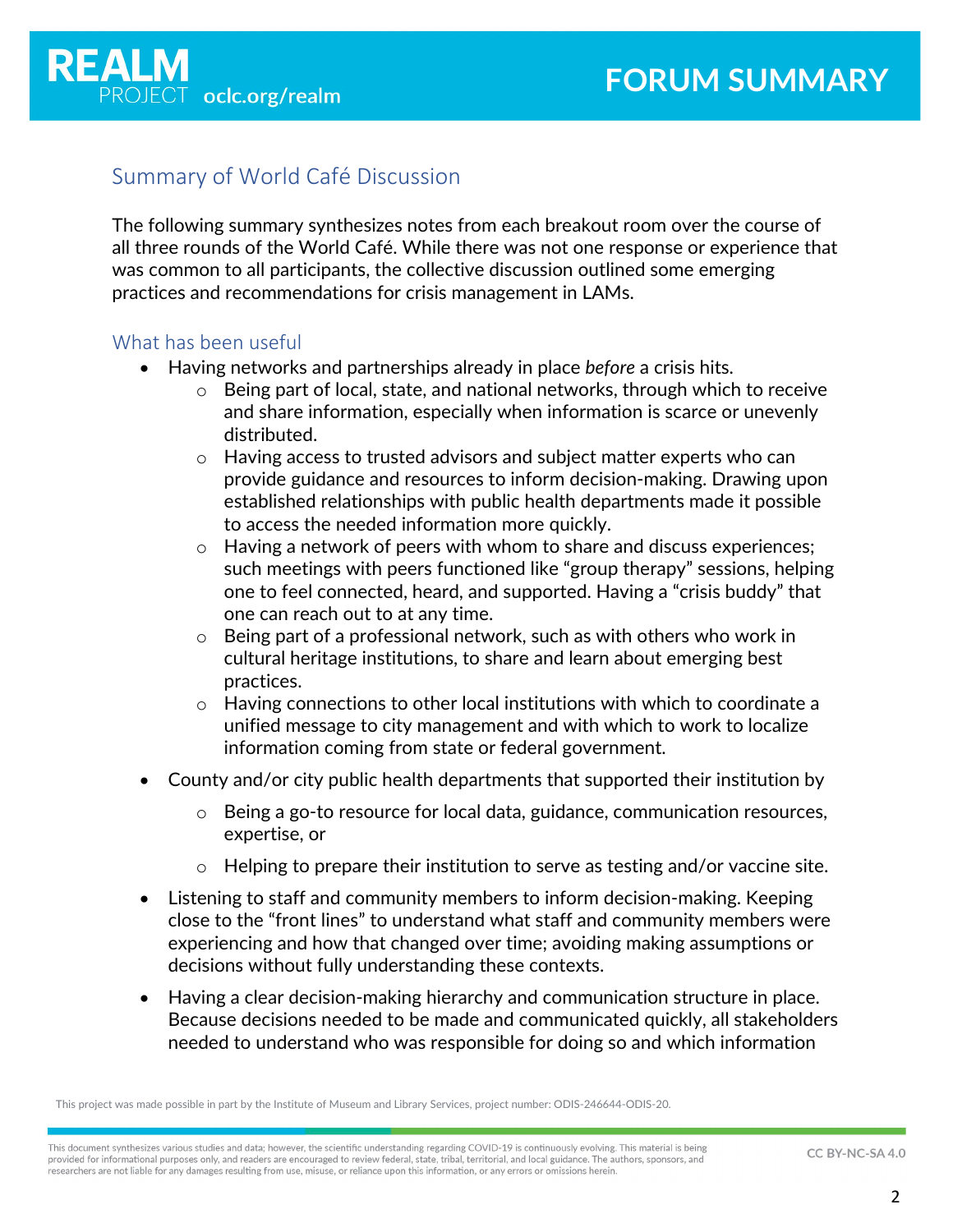sources to draw upon (e.g., local data, state directives, CDC guidance). Documentation helped bring clarity to these processes.

- Having a documented disaster or emergency response plan. Even though these plans didn't include pandemics as a specific example, they provided an important foundation to build on. Plans included communication protocols, contingencybased decision-making, and emergency contacts. Staff at some institutions were already trained in emergency response scenarios.
- Having sector-specific information resources, such as those distributed by the REALM project, that consider the distinctive characteristics and needs of these institutions.

#### Specific resources mentioned

- [Alliance for Response Networks](https://www.culturalheritage.org/resources/emergencies/alliance-for-response/networks)
- CDC guidelines (specific area was not mentioned)
- Canadian collections managers of public libraries group
- [Canadian Urban Libraries Council](https://culc.ca/) (CULC)
- Connecticut Library Consortium (CLC) [Roundtables](https://www.ctlibrarians.org/page/roundtables)
- [Council of State Archivists](https://www.statearchivists.org/home) (CoSA)
- Culture@3, NYC

*New York Times*: ["The Daily Call That 20 Arts Groups Hope Will Help Them](https://www.nytimes.com/2020/05/12/arts/coronavirus-new-york-culture.html)  [Survive"](https://www.nytimes.com/2020/05/12/arts/coronavirus-new-york-culture.html)

- [Event Safety Alliance](https://www.eventsafetyalliance.org/)
- [HATHI Trust's Emergency Temporary Access Service](https://www.hathitrust.org/ETAS-Description)
- [International Federation of Library Associations and Institutions](https://www.ifla.org/) (IFLA)
- [KC Culture Cares](https://kcculturecares.org/)
- Market research from [Wolf Brown](https://www.wolfbrown.com/) and [Slover-Linnett](https://sloverlinett.com/)
- [Performing Arts Readiness](https://performingartsreadiness.org/)
- State-wide Listservs (specific one not mentioned)
- [REALM studies](https://www.oclc.org/realm/home.html)
- **[San Diego Museum Council](https://sandiegomuseumcouncil.org/)**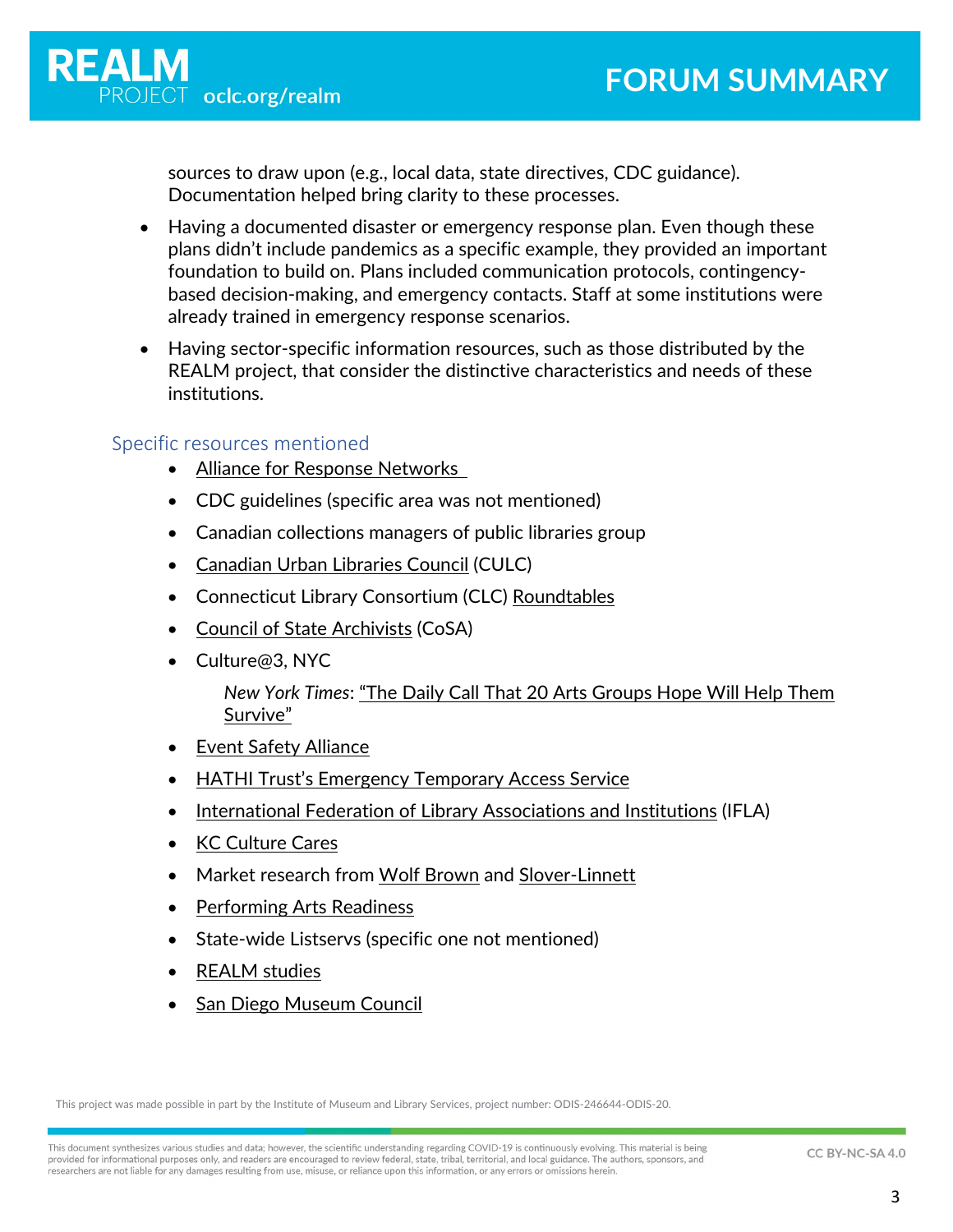

#### What was learned

- Make decisions more quickly, iteratively. This was a change from what many indicated had been their institutions' standard approach to decision-making: thoughtful, with much time taken to gather and analyze input, build consensus, and explore potential scenarios.
- Don't try to anticipate all the outcomes in advance. With the limited information and swiftly changing circumstances that come with a pandemic, leaders learned to let go of trying to predict the future and make choices based on the most likely scenario.
- Be nimble and adapt. Leaders realized that they couldn't make a decision and simply stick to it. They had to adjust to the constant need to reassess and shift plans in response to new information or changing circumstances. Networks also adapted to meet the evolving needs of its members; for example, a network initially focused on sharing information about the spread of COVID-19 later transitioned to discussing pandemic fatigue and staff turnover.
- Prioritize staff safety first and foremost. At the outset of the crisis, many institutions leaned into their community-centered mission and reorganized staff and services to meet the emerging needs of the public. But as at the pandemic's scope and duration took its toll, leaders shifted to offering public programs and services that would not jeopardize staff members' health or accelerate staff turnover.
- Active two-way communication channels are essential**.** Information has needed to flow continuously from leadership to staff, and from the institution to the public. Transparency about what is known and unknown is preferable to silence or a lack of communication. Leaders have to be comfortable saying, "I don't know" instead of waiting until they could collect additional information, and they must "overcommunicate" to reinforce key messages. Create space and opportunity for people to share their experiences and ask questions. Even if everyone is tired of talking about COVID-19, we must continue to address it.
- Working in an office together is not essential. There was an adjustment period as staff had to adapt to working together in new ways, but much work has been done effectively despite the transition to working remotely for many. There have been negative impacts on staff morale, especially at the outset when people felt isolated from their work colleagues.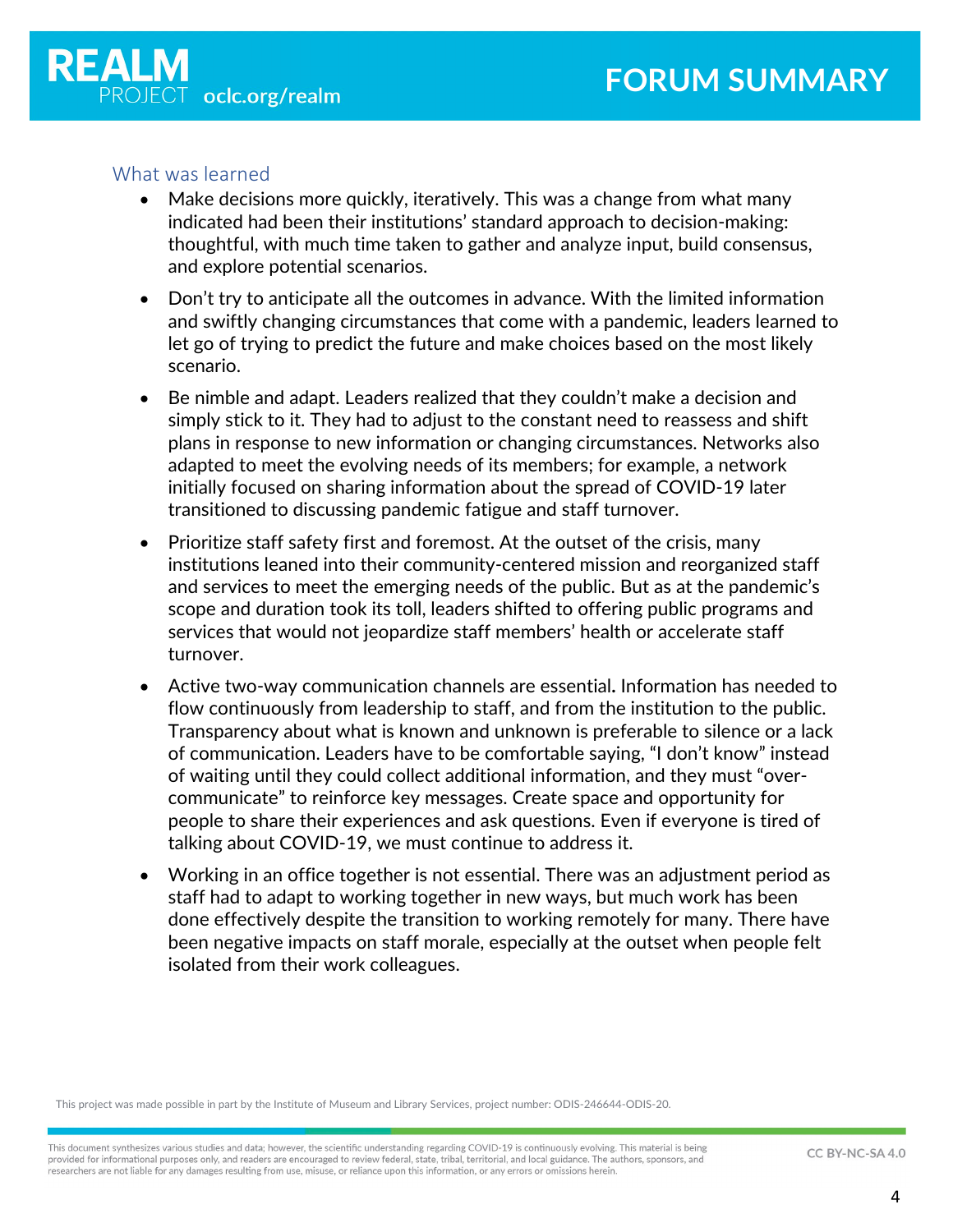

### Some of the challenges

- Finding common ground with partners. Participating in a broad network of varied organizations meant learning about the differences among their missions and goals, their particular jargon or different definitions of the same term (e.g., libraries, archives, museums, government agencies, and emergency responders use a range of terms—patron, user, visitor, community member, audience, public to describe the people and groups they serve).
- Government misalignment. Many institutions are in communities where statelevel policy decisions and mandates were misaligned or in conflict with those at the local or tribal government level. This disconnect increased the complexity and challenges for legal and HR departments, and in communicating with staff and the public.
- Decision-making dynamics. Changes in decision-making power occurred over the course of the pandemic. Several participants described a top-down decisionmaking hierarchy through earlier phases of the crisis, where government mandates were issued, and institutions just had to execute accordingly. But later in the pandemic, as mandates were lifted and vaccines and variants became more prevalent, more institutions have been left to their own devices to determine how to proceed. For some university library representatives, they experienced the opposite: they were more empowered to make decisions for the library at the outset; but university administrators took a more top-down approach when planning for the 2021 academic year.
- All the unknowns. Leaders are having to lead, make decisions, and communicate amid unprecedented uncertainty.
- Balancing conflicting needs. The pandemic produced a growing tension between staff needs and community needs. Staff expected safe working conditions; the public wanted institutions to remain open and provide the usual services. Navigating these often conflicting needs continues to be a significant challenge.

### Resources that are still needed

- Resources and tips for finding, building, developing networks
- Concise, accessible, regularly updated information resources
- Information specific to LAM contexts
- Examples of what peers are doing
- Crisis management training

This project was made possible in part by the Institute of Museum and Library Services, project number: ODIS-246644-ODIS-20.

This document synthesizes various studies and data; however, the scientific understanding regarding COVID-19 is continuously evolving. This material is being provided for informational purposes only, and readers are encouraged to review federal, state, tribal, territorial, and local guidance. The authors, sponsors, and researchers are not liable for any damages resulting from use, misuse, or reliance upon this information, or any errors or omissions herein.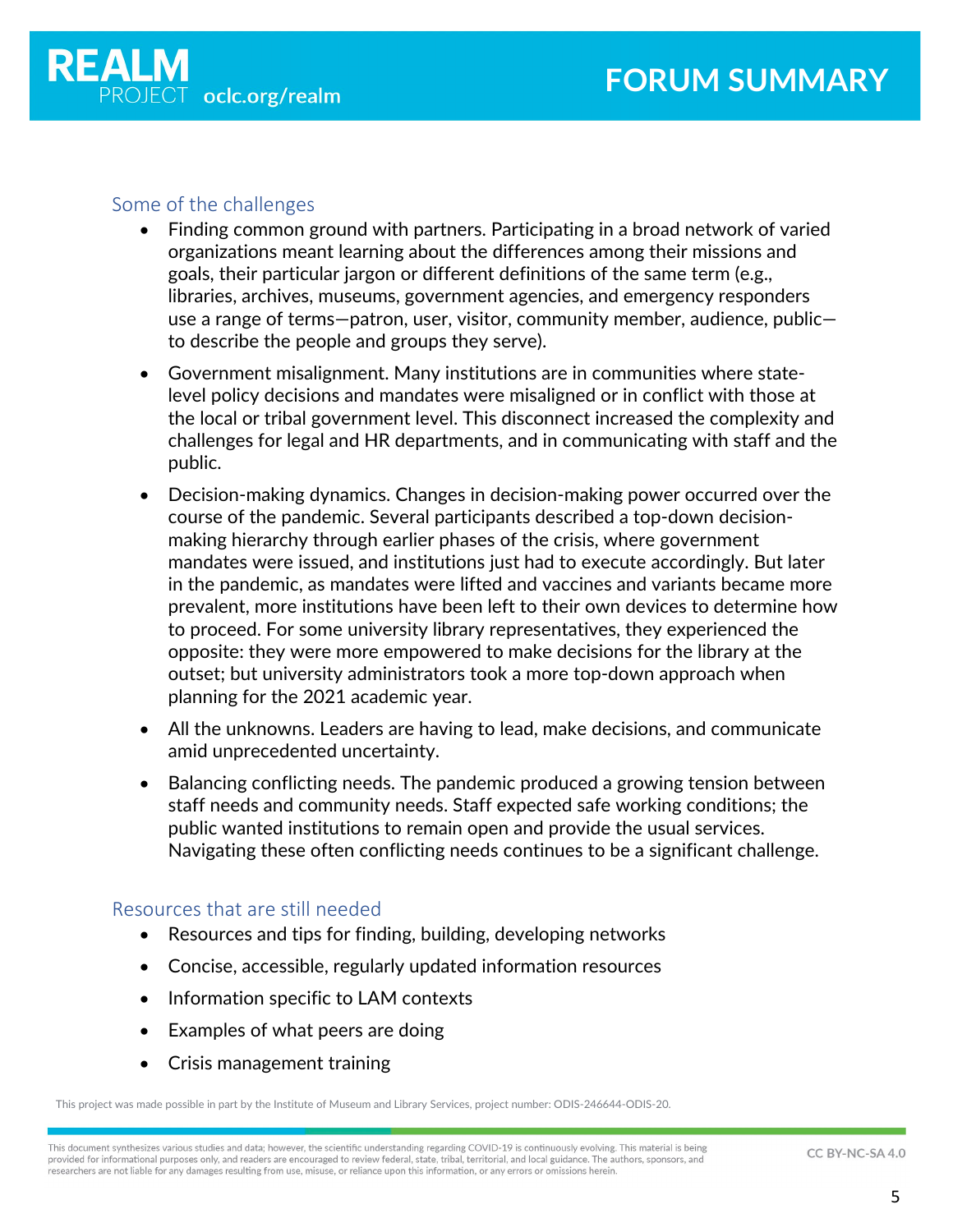- Resources and templates that can be used by institutions without HR, IT, Legal staff
- Cross-training; cultivating decision-making skills at all levels
- Decision-making structure templates with an equity-informed approach
- Mental health supports

### Toolkit Format recommendations

- Include printable materials that can be kept in a three-ring binder so that there are resources that aren't dependent on the internet for access at the point of need. Include information that can be disseminated to the public.
- The content should be concise, with ready-to-use information for institutions of any size, including those without specialized staff such as IT, Legal, or Human Resources.
- Provide examples, such as descriptions of how different organizations have adapted to their specific contexts. Include information from other industries that are experienced with crisis management while noting where there may be differences in mission or priorities in these other sectors.
- Make it customizable, so that institutions can build their own local resource network and adapt the materials for their local settings.
- Keep it up to date. Consider forming a user group for the toolkit to provide feedback and suggestions for ongoing revisions.

## Final reflections

The Forum concluded with an open prompt for participants who would like to share any reflections or "a-ha" moments from the discussion. Several participants shared an idea or action step they were taking with them from the Forum.

- Build your network before you need it.
- Document our crisis decision-making processes *now*, so that we'll have it for next time. Providing a narrative about how and why we made our decisions will be valuable to our future selves.
- Rethink who our peers are—not just organizations like us, but organizations *near* us. Expand our community outreach and connection.
- Connect with different organizations in close proximity to us; they understand our hyper-local context.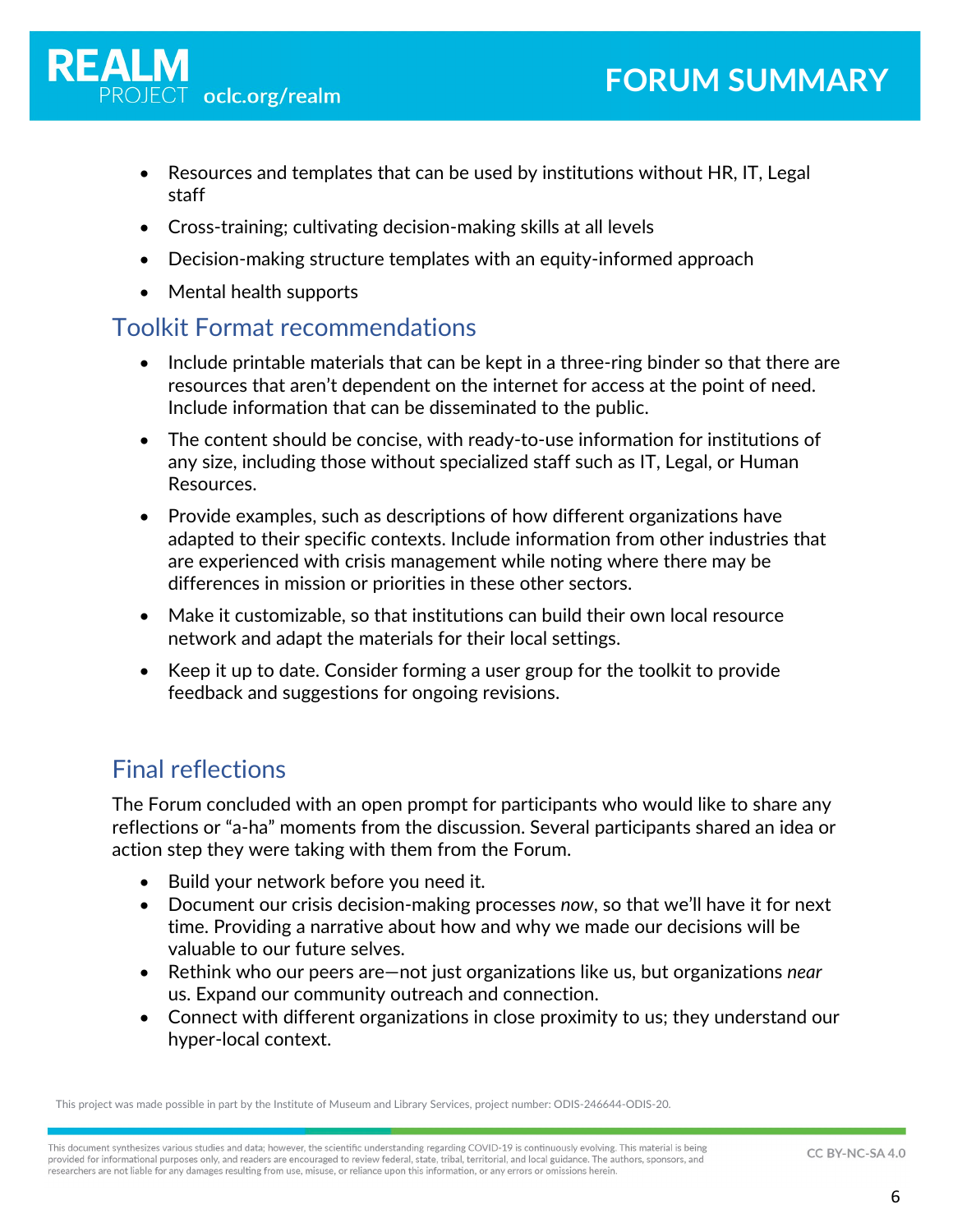

- Consider who our partners and collaborators are and include more folks who are different from us so that we can learn from them.
- Reach out to partners who are in the for-profit sector, such as vendors, for support and resources.

As the final activity, participants were invited to type a word into the Chat to describe how they felt in that moment. "Connected" was the most-used word.

| Connected  | Networked  | Appreciation |
|------------|------------|--------------|
| Grateful   | Reflective | Connected    |
| Community  | Understood | Sharing      |
| Exhausted  | Optimistic | Connected    |
| Encouraged | Not alone! | Hopeful      |
| Informed   | Together   |              |
| Hopeful    | Supported  |              |

### Next Steps

REALM Toolkit editors are using the input from these discussions to review toolkit materials to determine what will need to be updated, expanded, or replaced; crowdsource other external resources that can be repurposed; and develop the organizational structure for the toolkit.

A summary of the Forum was presented to the REALM Executive Project Steering Committee and Joint Working Group, in a slide deck format, during the early February meetings of those groups. The final version of this summary will be circulated to those stakeholders, Forum participants, and posted to the REALM website.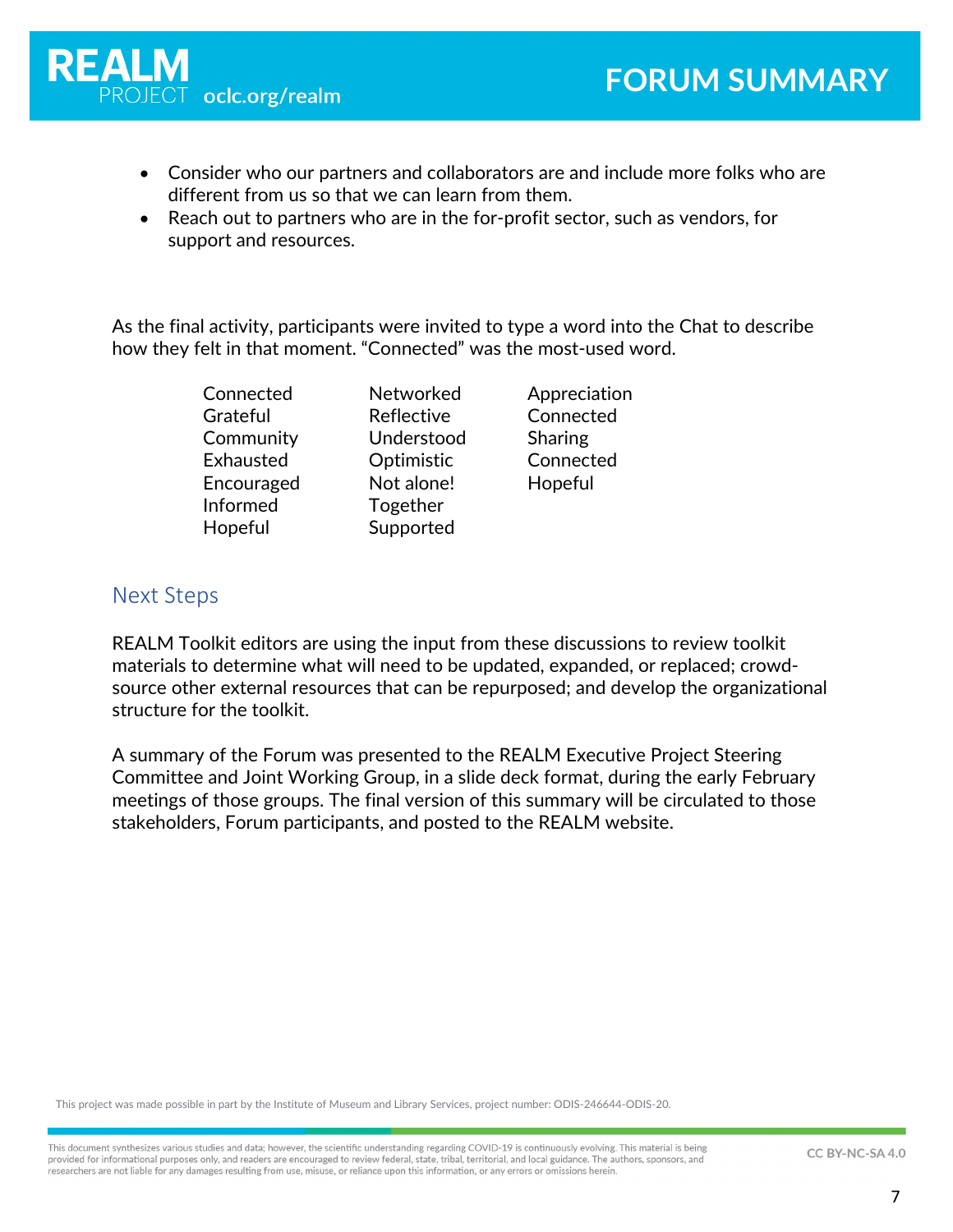

### Forum 1 prompts

### Warm up discussion

- What do you need to let go of to be fully present for the next two hours?
- What questions are you bringing to this Forum?

### World Café discussion

Decision-making

- What information resources would be useful for future public health crises?
- What information resources have you found helpful during the pandemic?
- How did your approach to decision-making shift during this crisis?

Leading Staff and Public

- What information resources would be useful for future public health crises?
- What information resources have you found helpful during the pandemic?
- How did your approach to leadership shift during this crisis?
- What resources would help you make changes during future public health crises?

Facilities and Operations

- What information resources would be useful for future public health crises?
- What information resources have you found helpful during the pandemic?

Resource Networks

- If you participated in a resource network, what resources, tips, techniques were useful for this?
- Do you have examples of effective resource networks?
- What resources could help you with building resource networks?

What is missing

- What is missing that would make this more achievable?
- How can these resources be more accessible and relevant to more people?
- What hasn't been asked yet?
- Whose perspective is missing?

### Toolkit format discussion

- What resource formats have you found useful during the pandemic?
- For you to consider a LAM public health crisis management toolkit to be useful, what would it need to do for you?
- How would a toolkit need to function for it to be useful?